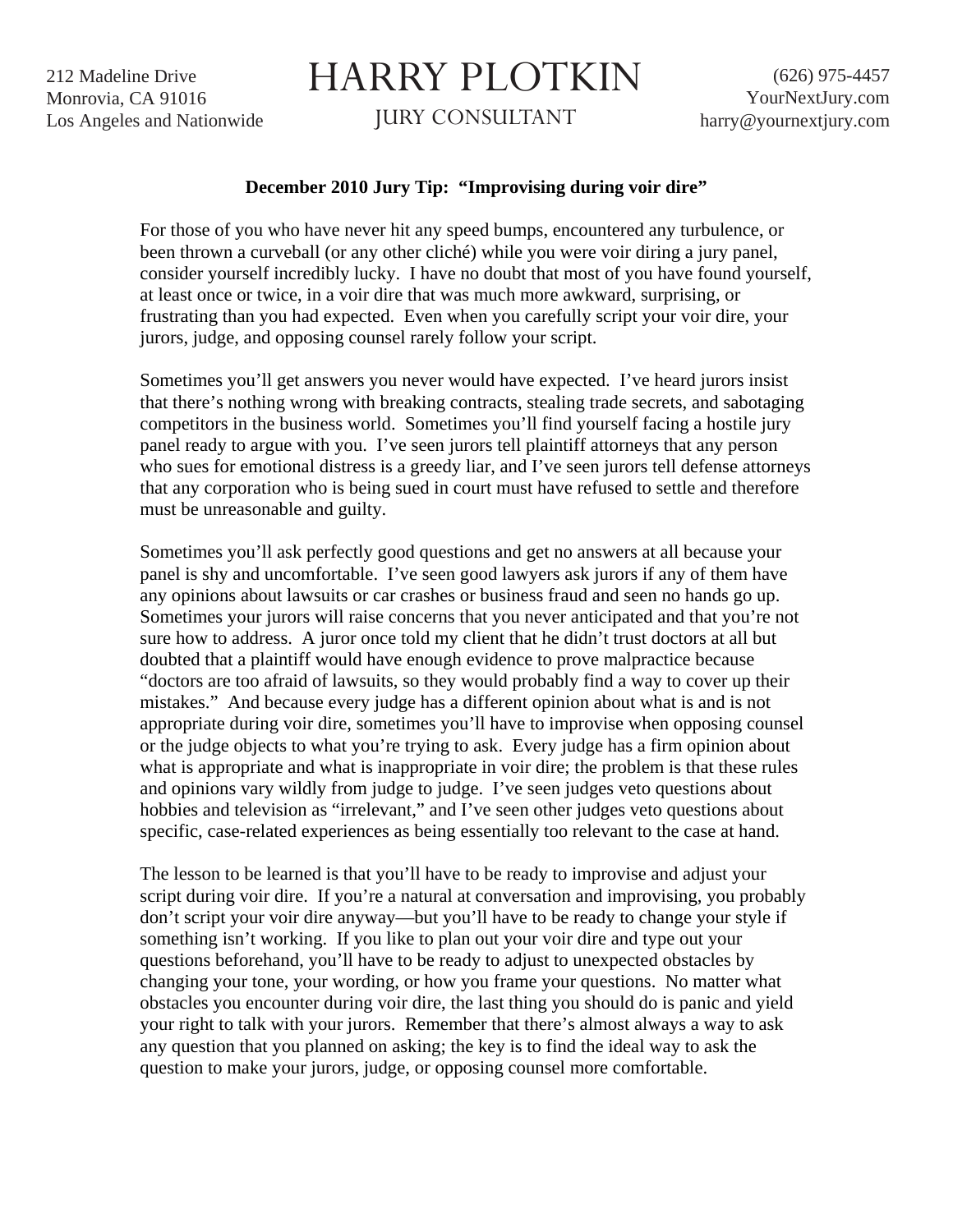Some jury panels are naturally talkative and opinionated, but you'll no doubt encounter some cases in which breaking the ice is surprisingly challenging. If you're asking what you believe to be good general questions and getting little to no answers from your jurors, it's almost always because your jurors are feeling too shy to speak in public. And the main reason that jurors feel reluctant to talk during voir dire is that the jurors are afraid of giving answers they believe are controversial or "wrong" in your eyes or the eyes of the judge. Jurors simply won't be fully candid and honest, let alone talk much at all, when they think there's a "wrong" answer to the question. When you're faced with a wall of silence, try to be more personable and ask your questions in a softer, less formal way. Make sure you're not using words like "fair" or "impartial." Soften up your questions by adding phrases like "does anyone here have the feeling that…" Even softer would be asking the jurors "does anyone here have any thoughts or feelings about…" your topic, without even suggesting an answer. How much you soften your questions depends entirely on how shy your panel is, and calling on individual jurors only makes the rest of the jurors more reluctant to volunteer answers. Find the bravest juror, and use their answers to encourage comments and debate. Once you get one juror to express an opinion, encourage the other jurors to "tell us how you feel about that. Does anyone here have a similar feeling, or maybe a different approach?" Sometimes it's necessary to help jurors feel that they aren't alone in their beliefs. It helps to phrase your questions by saying "many people feel that…" or even personalizing it by including yourself or your own relatives in the question. Use positive peer pressure to help jurors feel comfortable expressing themselves.

On the other hand, some jury panels are anything but shy. There will be times when you'll encounter hostile jurors who have no problem disparaging your case, telling you how wrong you are, and giving the other side's opening statement during your voir dire. That's not necessarily a problem; as I've written before, jurors don't "poison" other jurors, and hostile jurors are doing you the favor of helping you identify your strikes and perhaps even talking their way off the jury for cause. Oftentimes they even help you by making similarly hostile jurors more comfortable speaking up, or at least encouraging the jurors who agree slightly to air their concerns. One or two hostile jurors aren't too tough to handle. In fact, listening closely to these jurors and showing that you understand their point-of-view is one of the best ways to show the other jurors on the panel that you're honest, credible, and reasonable. I've said it before but will say it again: jurors firmly distrust lawyers who appear to stubbornly advocate one side without showing the ability to reasonably listen to, consider, and at least understand the opposing point of view. How do you feel about political commentators on television who automatically disagree with everything the other party's commentators argue and begin shouting and debating without first listening and trying to find common ground? So without cutting your hostile jurors off and arguing with them, hear them out and show the rest of the panel that you at least understand why they might feel the way they do. Just be sure to move on to others before they monopolize your time.